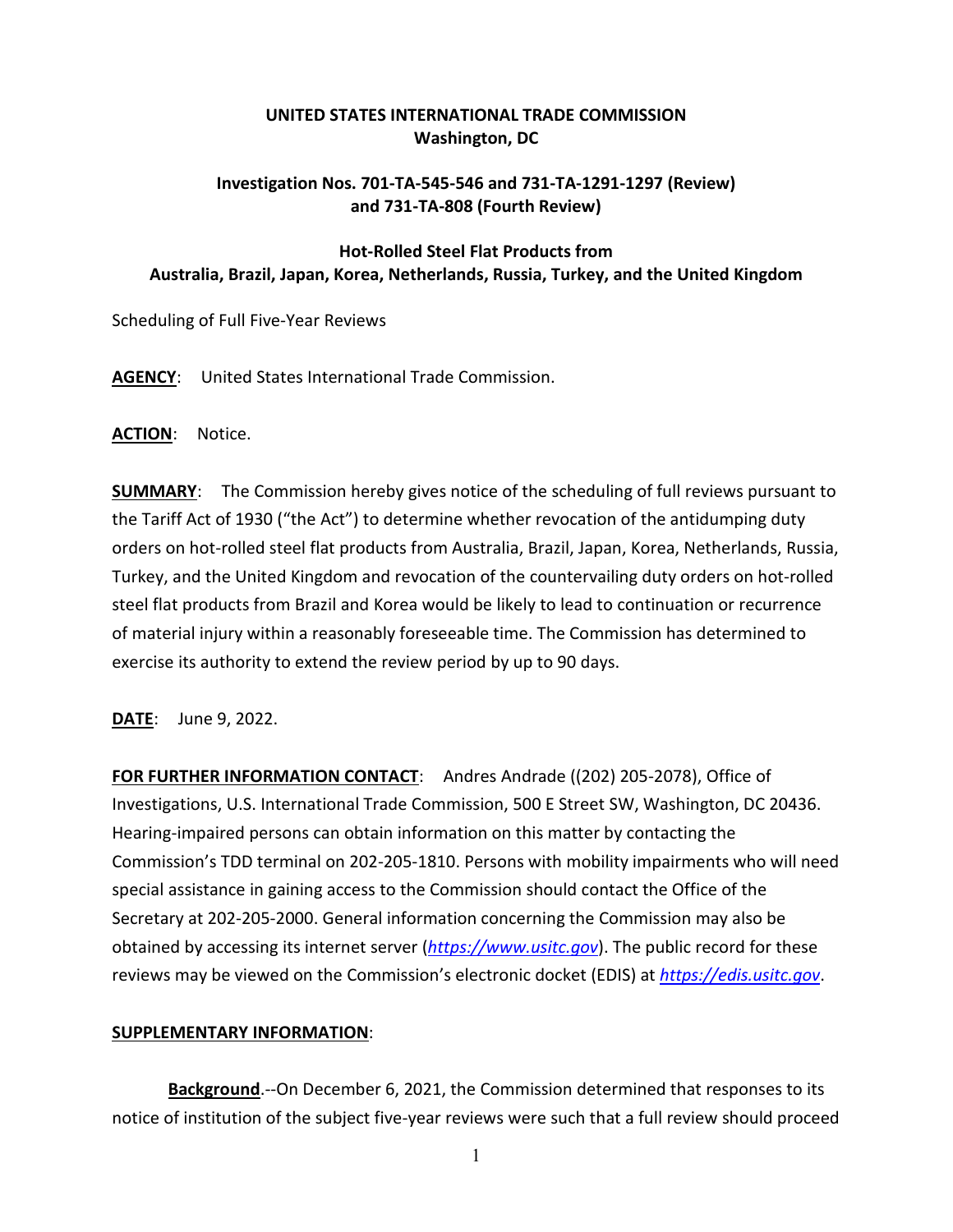(87 FR 3123, January 20, 2022); accordingly, full reviews are being scheduled pursuant to section 751(c)(5) of the Tariff Act of 1930 (19 U.S.C. 1675(c)(5)). A record of the Commissioners' votes, the Commission's statement on adequacy, and any individual Commissioner's statements are available from the Office of the Secretary and at the Commission's website.

**Participation in the reviews and public service list**.--Persons, including industrial users of the subject merchandise and, if the merchandise is sold at the retail level, representative consumer organizations, wishing to participate in these reviews as parties must file an entry of appearance with the Secretary to the Commission, as provided in section 201.11 of the Commission's rules, by 45 days after publication of this notice. A party that filed a notice of appearance following publication of the Commission's notice of institution of these reviews need not file an additional notice of appearance. The Secretary will maintain a public service list containing the names and addresses of all persons, or their representatives, who are parties to these reviews.

For further information concerning the conduct of these reviews and rules of general application, consult the Commission's Rules of Practice and Procedure, part 201, subparts A and B (19 CFR part 201), and part 207, subparts A, D, E, and F (19 CFR part 207).

Please note the Secretary's Office will accept only electronic filings during this time. Filings must be made through the Commission's Electronic Document Information System (EDIS, *[https://edis.usitc.gov](https://edis.usitc.gov/)*.) No in-person paper-based filings or paper copies of any electronic filings will be accepted until further notice.

**Limited disclosure of business proprietary information (BPI) under an administrative protective order (APO) and BPI service list**.--Pursuant to section 207.7(a) of the Commission's rules, the Secretary will make BPI gathered in these reviews available to authorized applicants under the APO issued in these reviews, provided that the application is made by 45 days after publication of this notice. Authorized applicants must represent interested parties, as defined by 19 U.S.C. 1677(9), who are parties to the reviews. A party granted access to BPI following publication of the Commission's notice of institution of these reviews need not reapply for such access. A separate service list will be maintained by the Secretary for those parties authorized to receive BPI under the APO.

**Staff report**.--The prehearing staff report in these reviews will be placed in the nonpublic record on August 31, 2022, and a public version will be issued thereafter, pursuant to section 207.64 of the Commission's rules.

2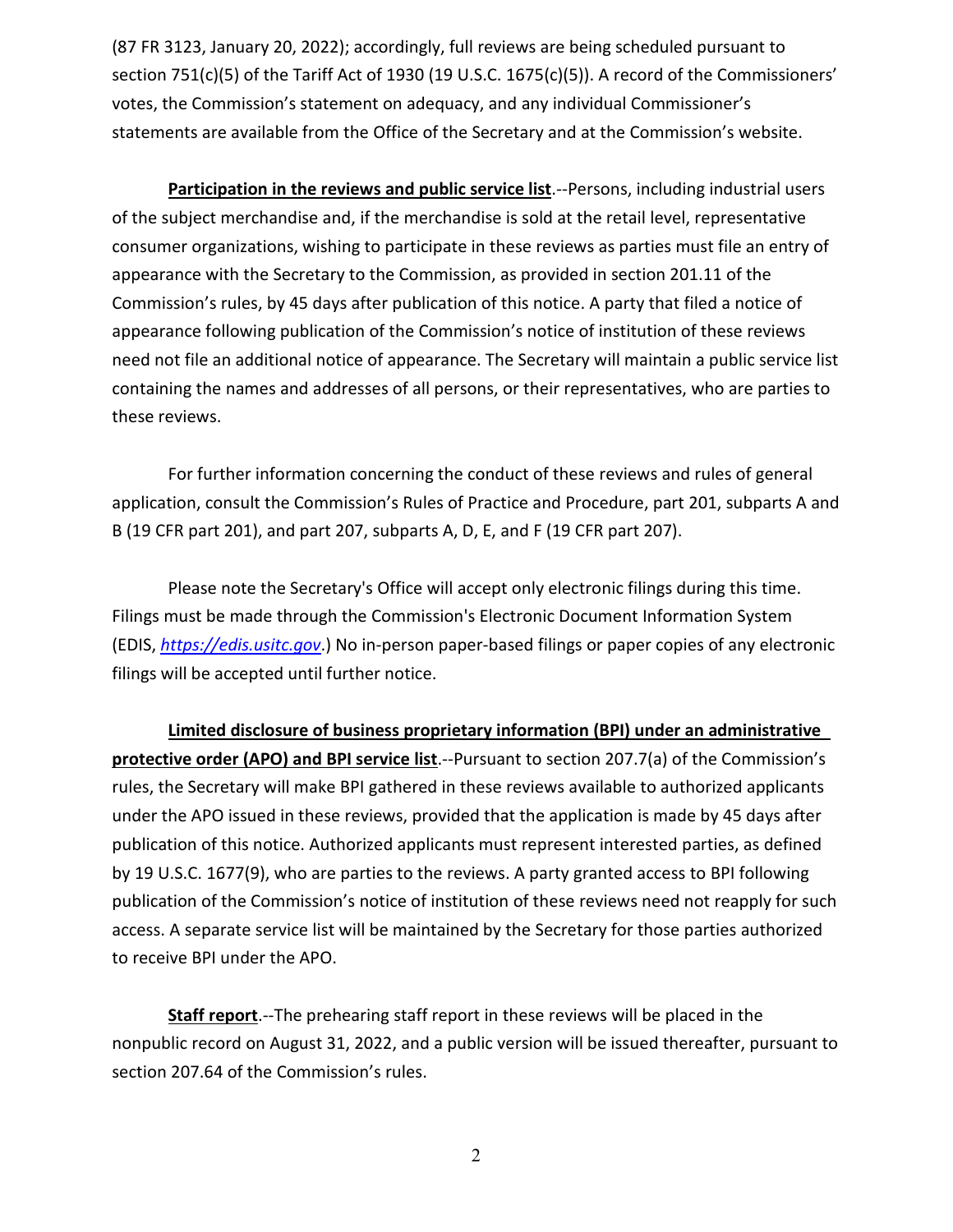**Hearing**.-- The Commission will hold a hearing in connection with these reviews beginning at 9:30 a.m. on September 15, 2022. Information about the place and form of the hearing, including about how to participate in and/or view the hearing, will be posted on the Commission's website at [https://www.usitc.gov/calendarpad/calendar.html.](https://www.usitc.gov/calendarpad/calendar.html) Interested parties should check the Commission's website periodically for updates. Requests to appear at the hearing should be filed in writing with the Secretary to the Commission on or before September 9, 2022. A nonparty who has testimony that may aid the Commission's deliberations may request permission to present a short statement at the hearing. All parties and nonparties desiring to appear at the hearing and make oral presentations should participate in a prehearing conference to be held at 9:30 a.m. on September 14, 2022. Oral testimony and written materials to be submitted at the public hearing are governed by sections  $201.6(b)(2)$ , 201.13(f), and 207.24 of the Commission's rules. Parties must submit any request to present a portion of their hearing testimony in camera no later than 7 business days prior to the date of the hearing.

**Written submissions**.--Each party to the reviews may submit a prehearing brief to the Commission. Prehearing briefs must conform with the provisions of section 207.65 of the Commission's rules; the deadline for filing is September 8, 2022. Parties may also file written testimony in connection with their presentation at the hearing, as provided in section 207.24 of the Commission's rules, and posthearing briefs, which must conform with the provisions of section 207.67 of the Commission's rules. The deadline for filing posthearing briefs is September 26, 2022. In addition, any person who has not entered an appearance as a party to these reviews may submit a written statement of information pertinent to the subject of these reviews on or before September 26, 2022. On October 14, 2022, the Commission will make available to parties all information on which they have not had an opportunity to comment. Parties may submit final comments on this information on or before October 18, 2022, but such final comments must not contain new factual information and must otherwise comply with section 207.68 of the Commission's rules. All written submissions must conform with the provisions of section 201.8 of the Commission's rules; any submissions that contain BPI must also conform with the requirements of sections 201.6, 207.3, and 207.7 of the Commission's rules. The Commission's *Handbook on Filing Procedures*, available on the Commission's website at [https://www.usitc.gov/documents/handbook\\_on\\_filing\\_procedures.pdf,](https://www.usitc.gov/documents/handbook_on_filing_procedures.pdf) elaborates upon the Commission's procedures with respect to filings.

Additional written submissions to the Commission, including requests pursuant to section 201.12 of the Commission's rules, shall not be accepted unless good cause is shown for accepting such submissions, or unless the submission is pursuant to a specific request by a Commissioner or Commission staff.

3